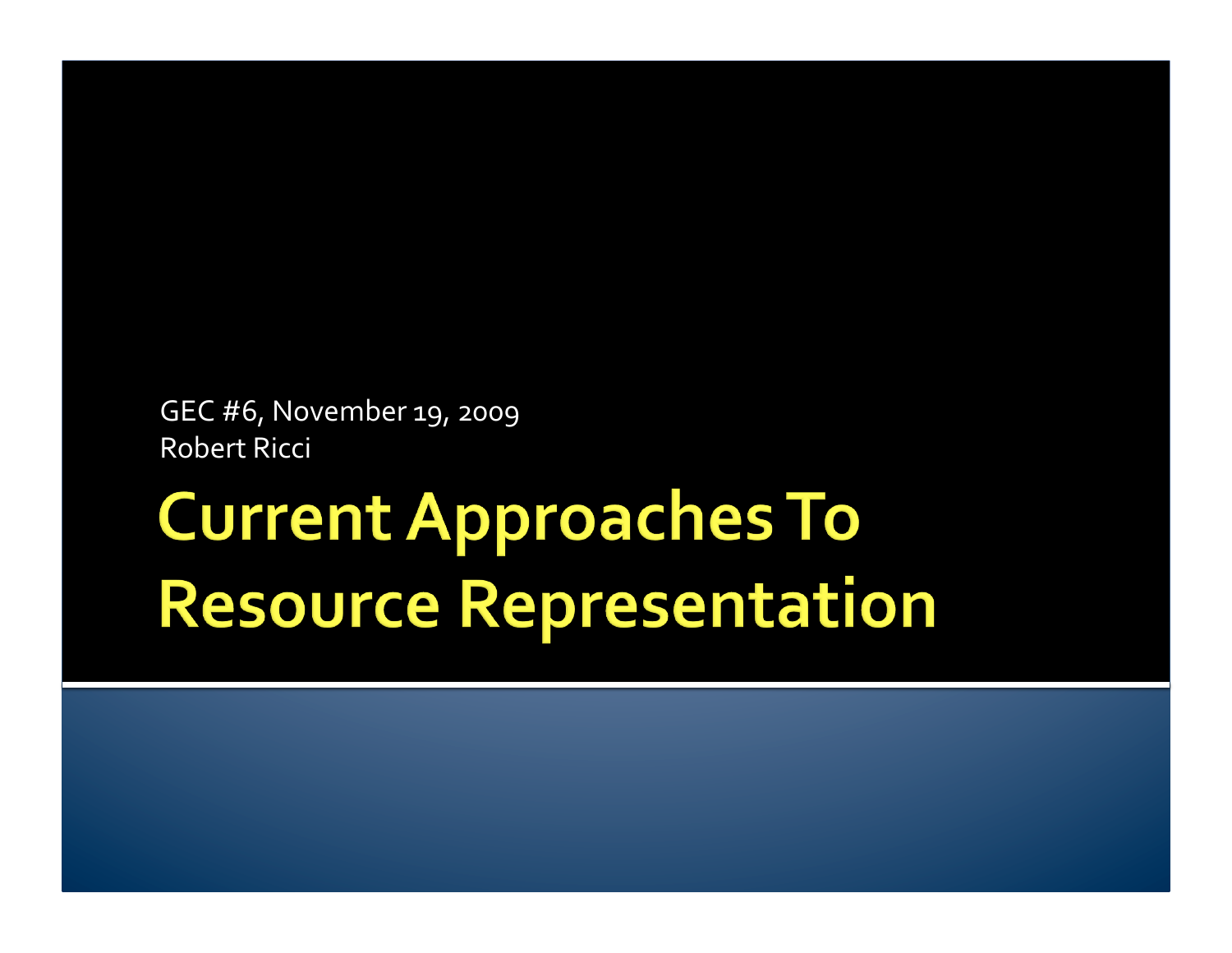### **The Elusive RSpec**

**E** ... not really elusive any more **Exercise Control Frameworks are each taking their** own
approaches **These approaches are quite different**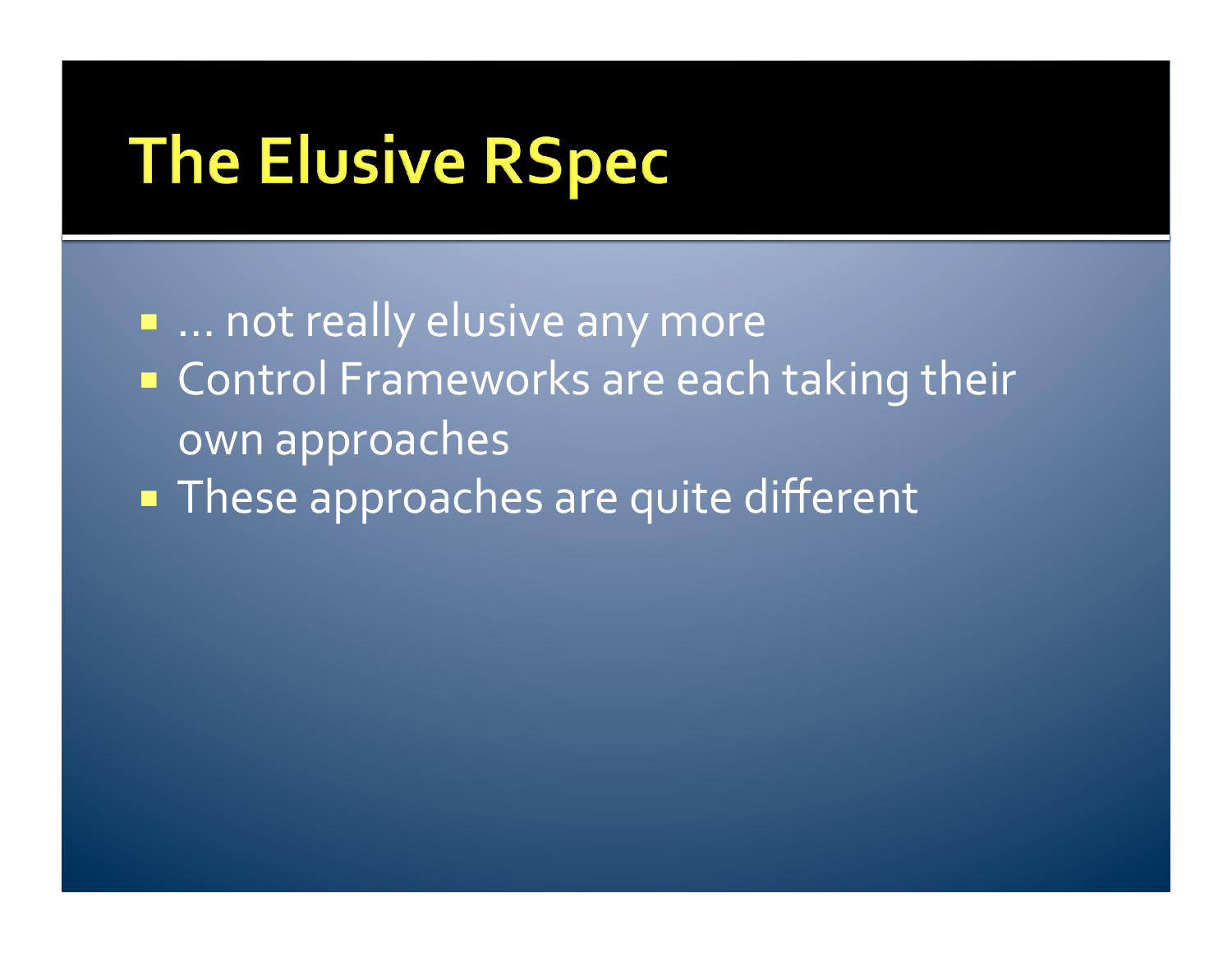## **Approach I: Ontology**

- **System of understanding resources and the** relationships
between
them
- **Encourages "minimum" requirement specifications...** 
	- **100 nodes on three continents with 1Gbps links**
	- **5** nodes within 100m radius and single channel
- ... while allowing detailed ones
	- Port1@Node04 connected\_to Port12@Switch32
- **Starting points:** 
	- **Network Description Language (NDL)**
	- **Semantic Web tools (e.g. reasoners)**
- Taken by ORBIT and ORCA CFs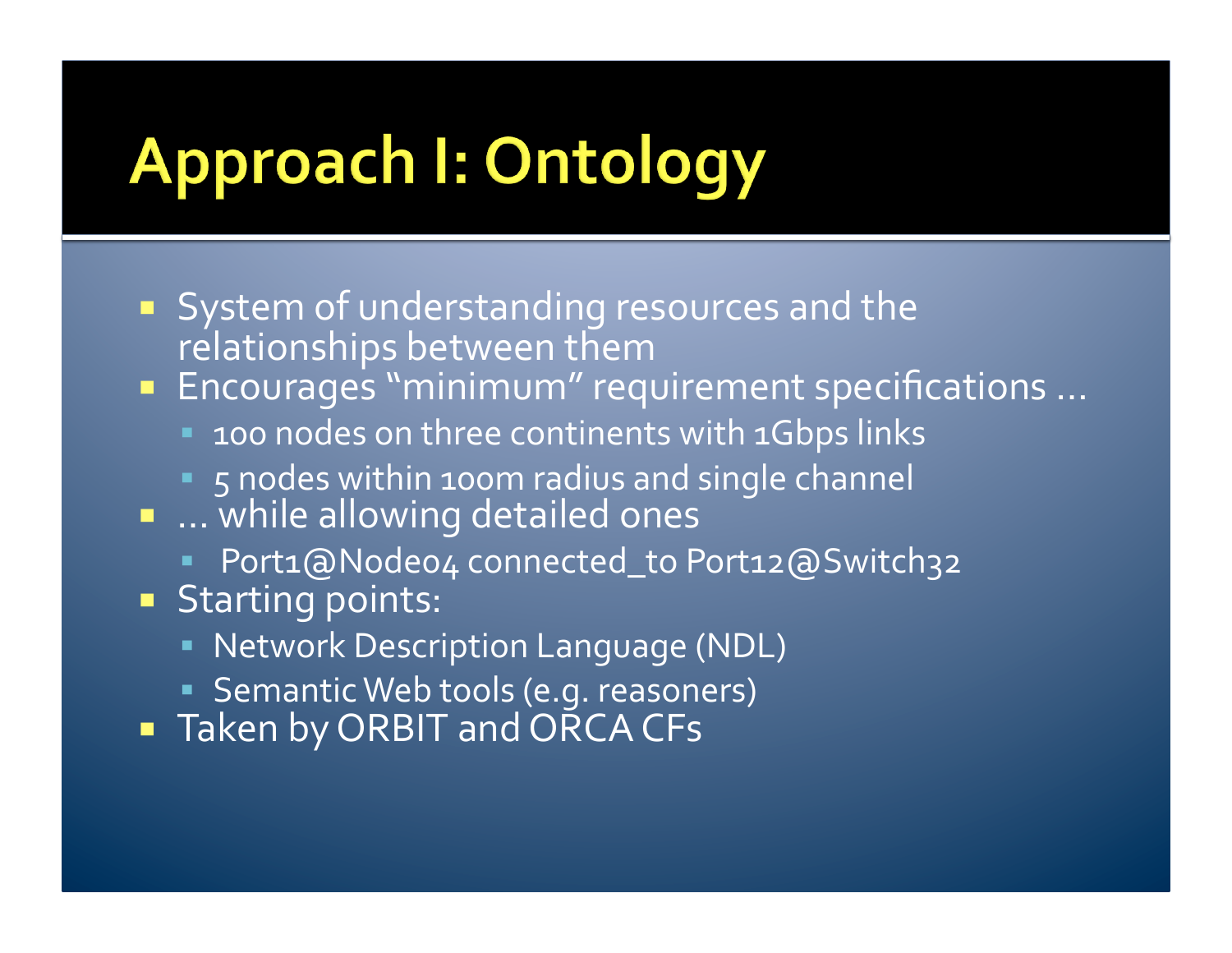#### **Approach II: Extensible Data Structure**

■ RSpec is a simple data structure **- Defined by an XML Schema • Describe the world at its most basic level Tell you what you get, not what you can build on it** ■ Some information is understood out-of-band ■ Eq. semantics of PCs, Ethernet, 802.11, etc. **Nuch of the interesting work done in** extensions
to
base
RSPEC **Taken by ProtoGENICF**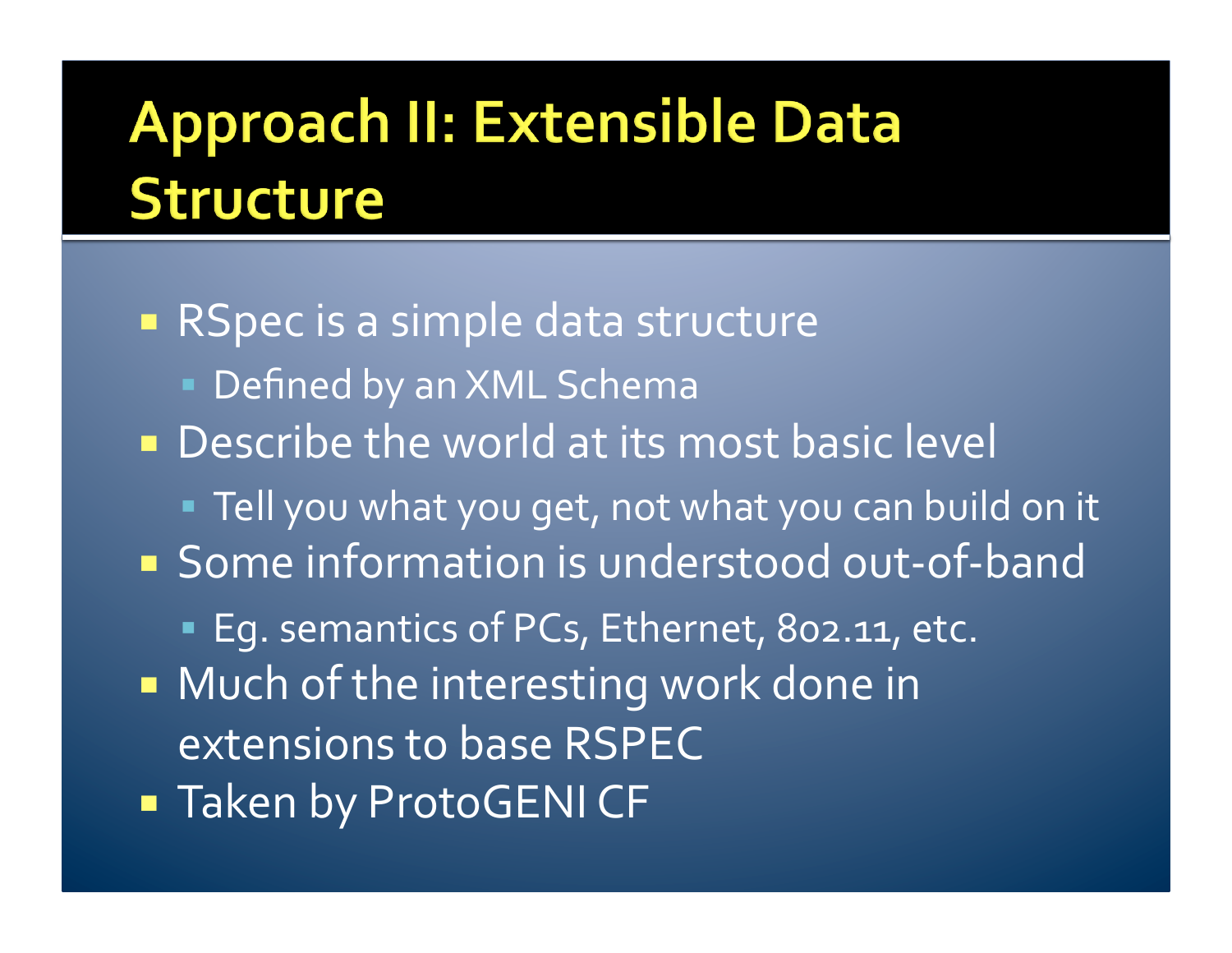### **Approach III: To Each His Own**

■ No such thing as "one size fits all" RSpec **Nou only need to understand an RSpec if you** understand
the
substrate
it's
describing **Execute 1 Major substrate define its own Existing examples: PlanetLab and OpenFlow** ■ XML-Based **BEApproach taken by PlanetLab CF**